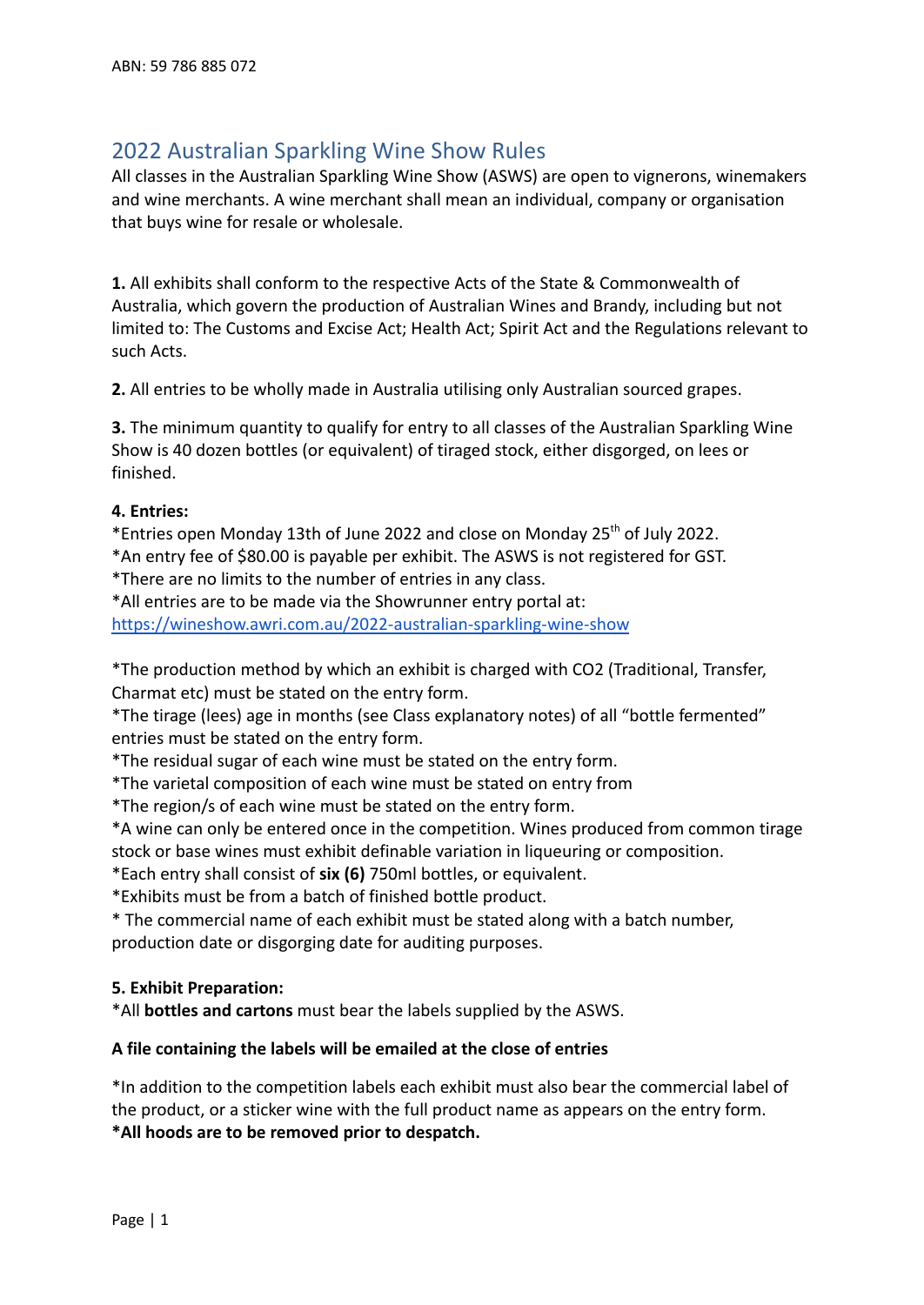## **6. Delivery:**

\*Delivery deadline is Monday **the 1st August 2022**

\*Exhibits to be delivered in cases properly marked with the exhibitor's name and contact details to:

## **Delivery Address:**

Australian Sparkling Wine Show C/o Sutton Grange Winery Carnochan's Road Sutton Grange VIC 3448

# **All deliveries to clearly marked "Australian Sparkling Wine Show"**

\*Exhibits on which Freight has not been paid shall be excluded from the judging.

**7.** Entry fees will not be refunded in the event of wines not being received by the due date, withdrawn by the exhibitor or disqualified by the Chief Steward.

**8.** A Wine entered into an inappropriate or incorrect class will not be automatically transferred.

**9.** The Australian Sparkling Wine Show accepts no responsibility for any loss or damage to wines submitted for the competition

**10.** All Exhibits shall become the property of the Australian Sparkling Wine Show Committee.

**11.** Trophy and Gold medal winners will be required to forward 6 bottles of their award-winning wines for tastings and promotional activities.

**12.** In addition it is a condition of entry that exhibitors will make available for purchase, by the Australian Sparkling Wine Show Committee, up to eighteen (18) bottles of any medal-winning wines for the following year's Australian Sparkling Wine Show events. The Australian Sparkling Wine Show Committee will pay a maximum of \$150.00 per dozen (including all taxes).

# **13. Auditing:**

\*The Australian Sparkling Wine Show Committee reserves the right to verify the origin and quantity held as per the requirements of these regulations, of any wine entered.

\* Entry forms must state the location where entries can be audited including contact details. \* The Committee reserves the right to accept or reject any entry, and to question exhibitors

on detail of entries.

\* An entry and exhibitor may be disqualified from the 2022 ASWS (and future shows) if it is found that:

- An entry is not commercially bottled; and/or
- The stock on hand claimed is found to be false; and/or
- it does not meet all entry conditions